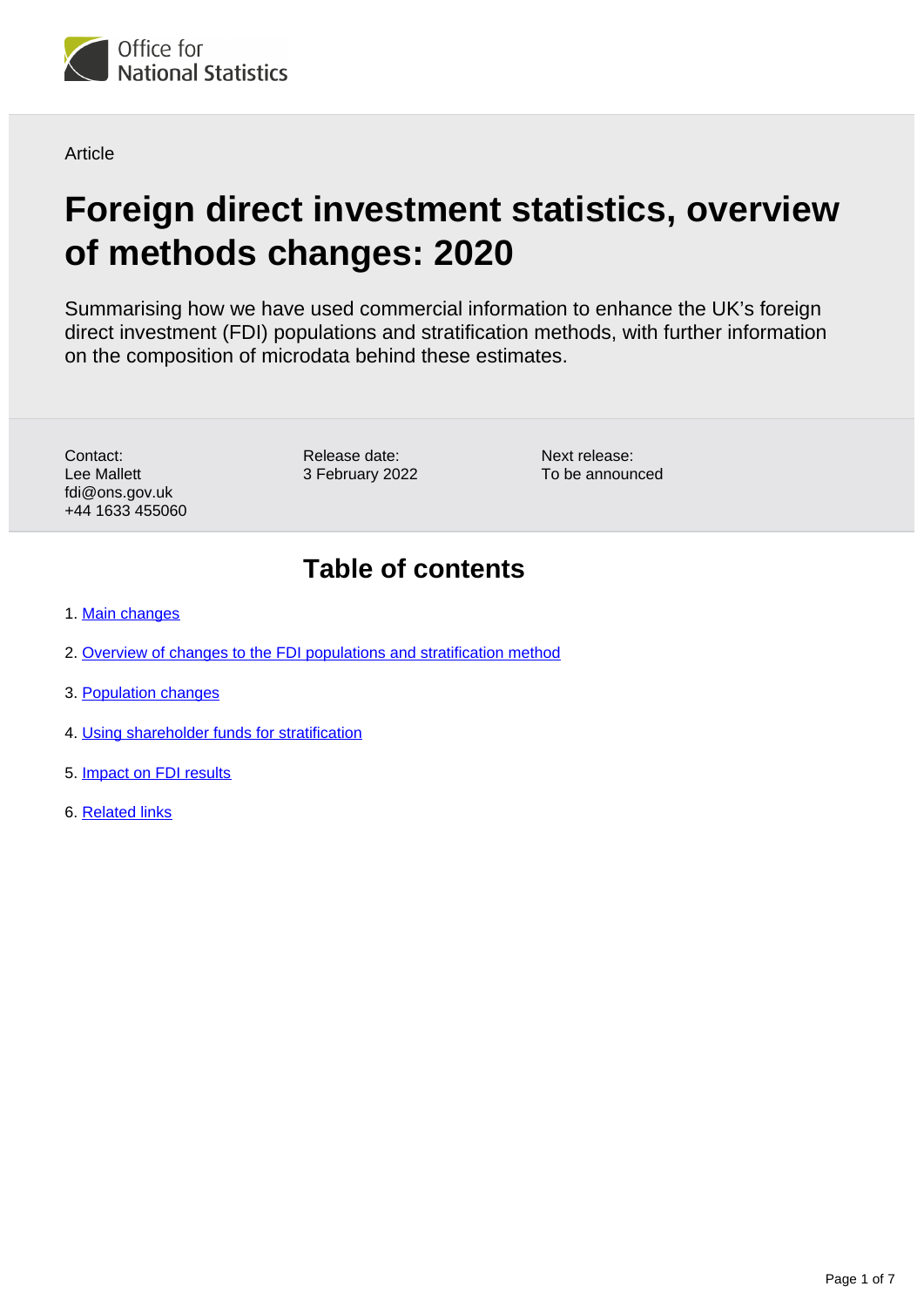## <span id="page-1-0"></span>**1 . Main changes**

Stratification method and population changes, as detailed in the following sections, have been implemented into our annual foreign direct investment (FDI) data from 2020 onwards and quarterly data from Quarter 1 (Jan to Mar) 2021 onwards. This methods article focuses on the annual directional impacts, published in our [2020 FDI](https://www.ons.gov.uk/economy/nationalaccounts/balanceofpayments/bulletins/foreigndirectinvestmentinvolvingukcompanies/2020)  [bulletin.](https://www.ons.gov.uk/economy/nationalaccounts/balanceofpayments/bulletins/foreigndirectinvestmentinvolvingukcompanies/2020)

As a result of introducing these developments, some of the comparisons for 2020 FDI statistics with previous years may reflect changes to the FDI population and sample stratification methods. Therefore, we advise caution when interpreting these results.

For the quarterly impact of these stratification changes, we are finalising our analysis plans and working with balance of payments colleagues to agree an implementation plan for when these changes will feed into the national accounts.

### <span id="page-1-1"></span>**2 . Overview of changes to the FDI populations and stratification method**

In 2019, we published an overview of our progress and priorities for developing foreign direct investment (FDI) [statistics.](https://www.ons.gov.uk/businessindustryandtrade/internationaltrade/articles/developingforeigndirectinvestmentstatistics/2019) This recognised the significant increase in user demand since the UK referendum on European Union membership in 2016, with users requiring timelier and more granular high-quality statistics.

We provided an update to this [development plan in April 2021](https://www.ons.gov.uk/businessindustryandtrade/internationaltrade/articles/developingforeigndirectinvestmentstatistics/2021), detailing progress made and plans for the next stages of the project. This included procuring a new commercial data source to inform our sample design and enhance the coverage of our target FDI populations. We noted that we would continue to investigate the use of this data source to determine further changes, with the hope of implementation in the next stage of development. These investigations have concluded and the implementations and impacts on our statistics are detailed in this article.

There are several areas in which the coverage and maintenance of the population frame has been enhanced, such as improving the coverage of minority investment relationships (between 10% and 50% of the voting power), reviewing stratification methods, and certain types of special purpose entities, which are currently not fully captured using the [Inter-Departmental Business Register \(IDBR\).](https://www.ons.gov.uk/aboutus/whatwedo/paidservices/interdepartmentalbusinessregisteridbr) The population changes are discussed in [Section 3](https://www.ons.gov.uk/economy/nationalaccounts/balanceofpayments/articles/foreigndirectinvestmentstatisticsoverviewofmethodschanges/2020#population-changes), stratification method changes in [Section 4](https://www.ons.gov.uk/economy/nationalaccounts/balanceofpayments/articles/foreigndirectinvestmentstatisticsoverviewofmethodschanges/2020#using-shareholder-funds-for-stratification) and impacts on our statistics are discussed in [Section 5](https://www.ons.gov.uk/economy/nationalaccounts/balanceofpayments/articles/foreigndirectinvestmentstatisticsoverviewofmethodschanges/2020#impact-on-fdi-results).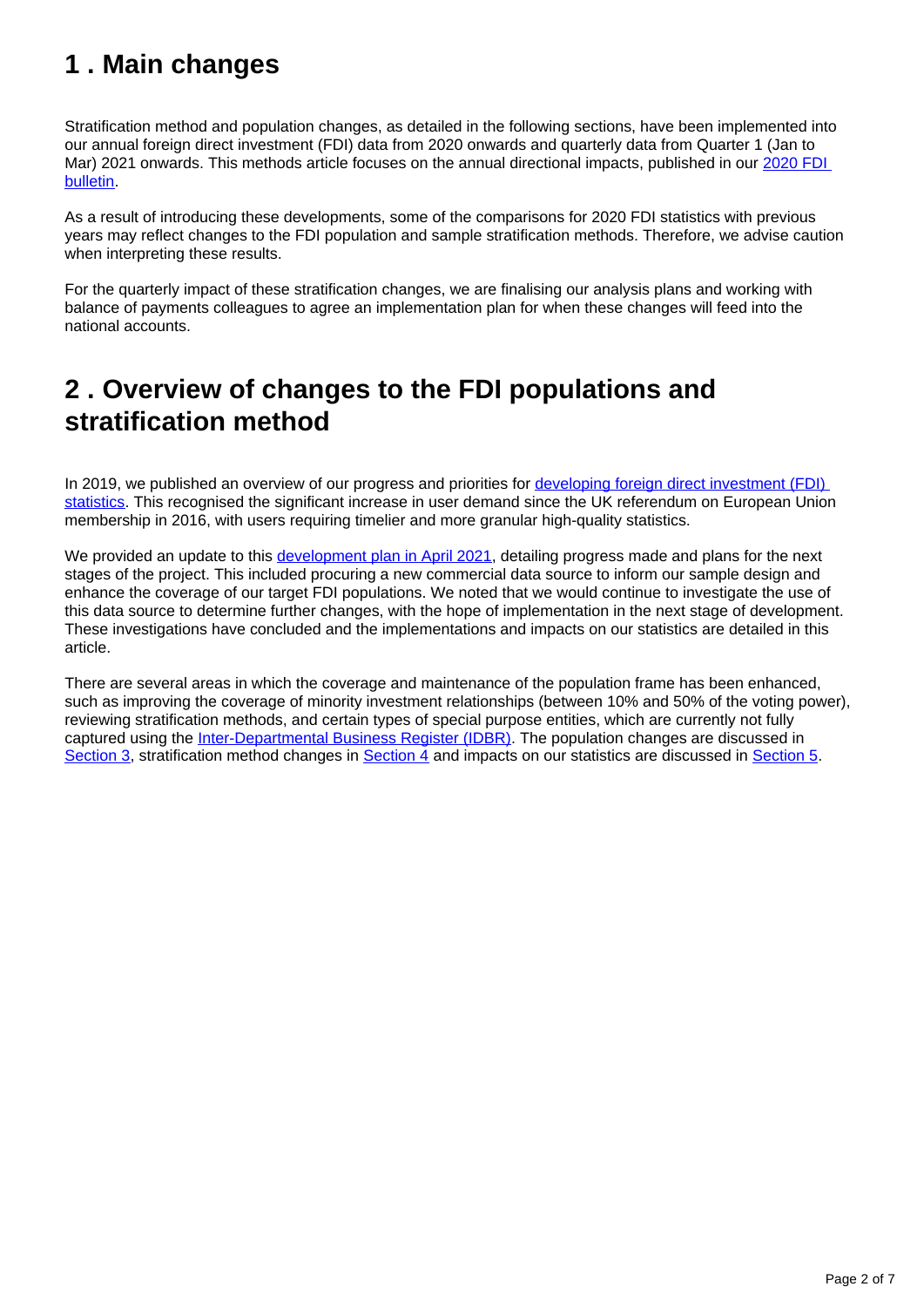## <span id="page-2-0"></span>**3 . Population changes**

The introduction of the commercial data source increased the populations from reference periods Quarter 1 (Jan to Mar) 2021 and annual 2020 onwards. The change to the population on the inward side was most prominent, with an annual increase from approximately 29,400 to 45,500 companies. The outward population also increased, but to a lesser extent, from 13,200 to 17,900 (see Table 1).

Table 1: Differences for inward annual FDI population by stratification industry, 2020 compared with 2019 Number or percentage change

|                                                 |       |                      | 2019 2020 Change | Percentage<br>change |
|-------------------------------------------------|-------|----------------------|------------------|----------------------|
| <b>Finance</b>                                  | 1.861 | 3,954 2,093          |                  | 112                  |
| Oil                                             | 94    | 169                  | 75               | 80                   |
| Other                                           |       | 8,670 14,688 6,018   |                  | 69                   |
| <b>Electricity and water</b>                    | 365   | 578                  | 213              | 58                   |
| <b>Technical</b>                                |       | 4,344 6,748 2,404    |                  | 55                   |
| Information and communication 3,887 5,830 1,943 |       |                      |                  | 50                   |
| Retail                                          |       | 6,502 8,810 2,308    |                  | 35                   |
| <b>Manufacturing</b>                            |       | 3,625 4,669 1,044    |                  | 29                   |
| Insurance                                       | 14    | 17                   | 3                | 21                   |
| Total                                           |       | 29,362 45,463 16,101 |                  | 55                   |

Source: Office for National Statistics - Foreign Direct Investment Survey

#### Notes

- 1. The "other" stratification group is comprised of agriculture forestry and fishing; manufacture of food products; construction; repair of motor vehicles and motorcycles; transportation and storage; other services; publishing activities; veterinary activities; administration and support; service activities; mining of coal and lignite; mining of metal ores; other mining and quarrying.
- 2. These stratification industries were developed for sampling purposes and may not directly correspond to the industry groups in the FDI bulletin.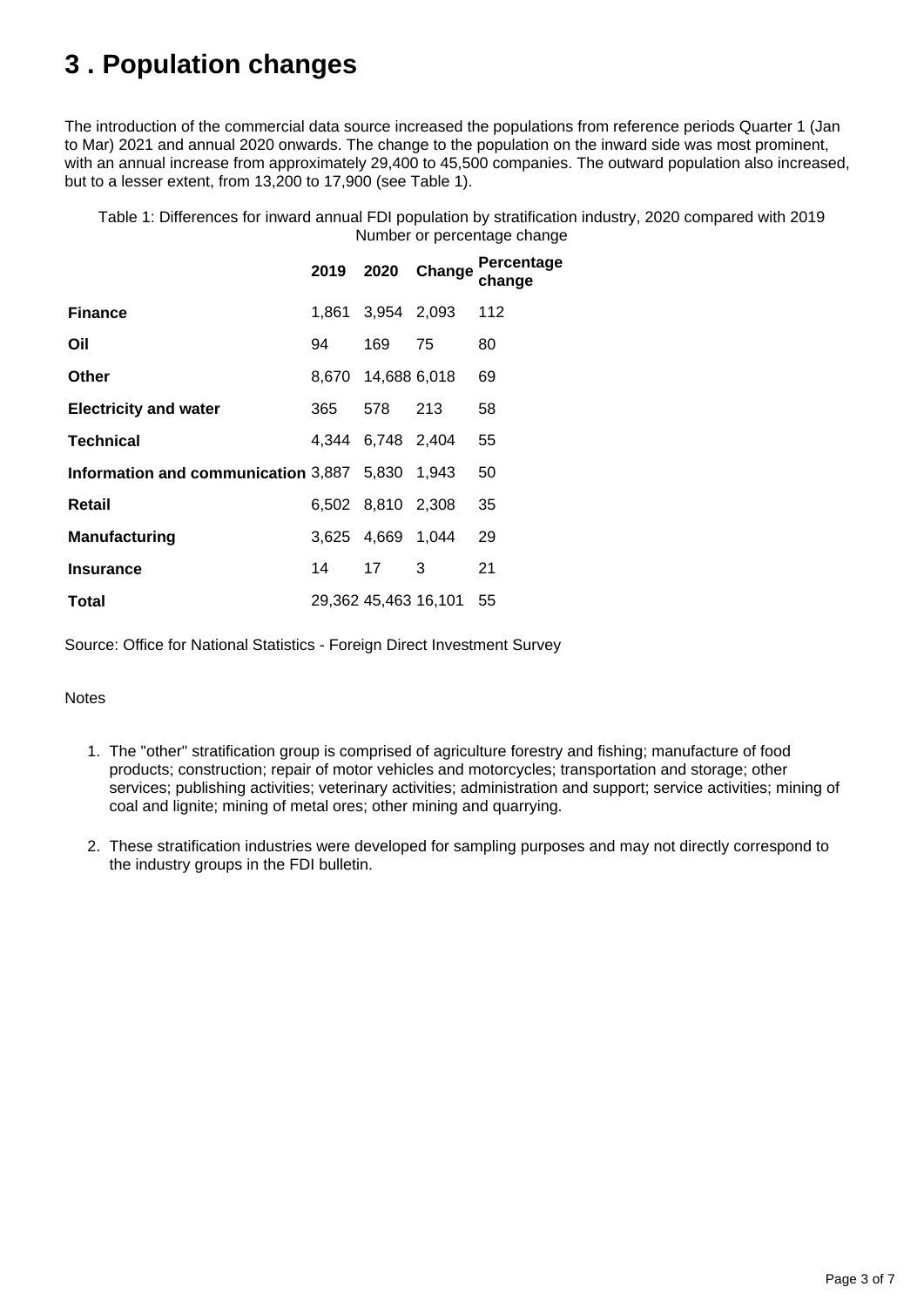Table 2: Differences for outward annual FDI population by stratification industry, 2020 compared with 2019 Number or percentage change

|                                               | 2019 |                     |    | 2020 Change Percentage change |
|-----------------------------------------------|------|---------------------|----|-------------------------------|
| <b>Finance</b>                                | 890  | 1,891 1,001         |    | 112                           |
| <b>Other</b>                                  |      | 3,865 5,351 1,486   |    | 38                            |
| <b>Technical</b>                              |      | 2,583 3,541 958     |    | 37                            |
| Information and communication 1,803 2,275 472 |      |                     |    | 26                            |
| Oil                                           | 56   | 69                  | 13 | 23                            |
| <b>Electricity and water</b>                  | 107  | 131 -               | 24 | 22                            |
| Retail                                        |      | 2,077 2,489 412     |    | 20                            |
| Manufacturing                                 |      | 1,854 2,136 282     |    | 15                            |
| <b>Insurance</b>                              | 14   | 14                  | 0  | 0                             |
| <b>Total</b>                                  |      | 13,249 17,897 4,648 |    | 35                            |
|                                               |      |                     |    |                               |

Source: Office for National Statistics - Foreign Direct Investment Survey

#### **Notes**

- 1. The "other" stratification group is comprised of agriculture, forestry and fishing; manufacture of food products; construction; repair of motor vehicles and motorcycles; transportation and storage; other services; publishing activities; veterinary activities; administration and support; service activities; mining of coal and lignite; mining of metal ores; other mining and quarrying.
- 2. These stratification industries were developed for sampling purposes and may not directly correspond to the industry groups in the FDI bulletin.

Our analysis shows that using the commercial data source has introduced more companies to our population, with counts in top size bands increasing the most. In comparison, the population counts for the smaller size bands have either decreased slightly or remained unchanged.

The inward industries seeing the largest percentage changes were oil, finance, and other industries. In comparison, the outward industries that saw the largest percentage changes were finance, other industries, and technical services.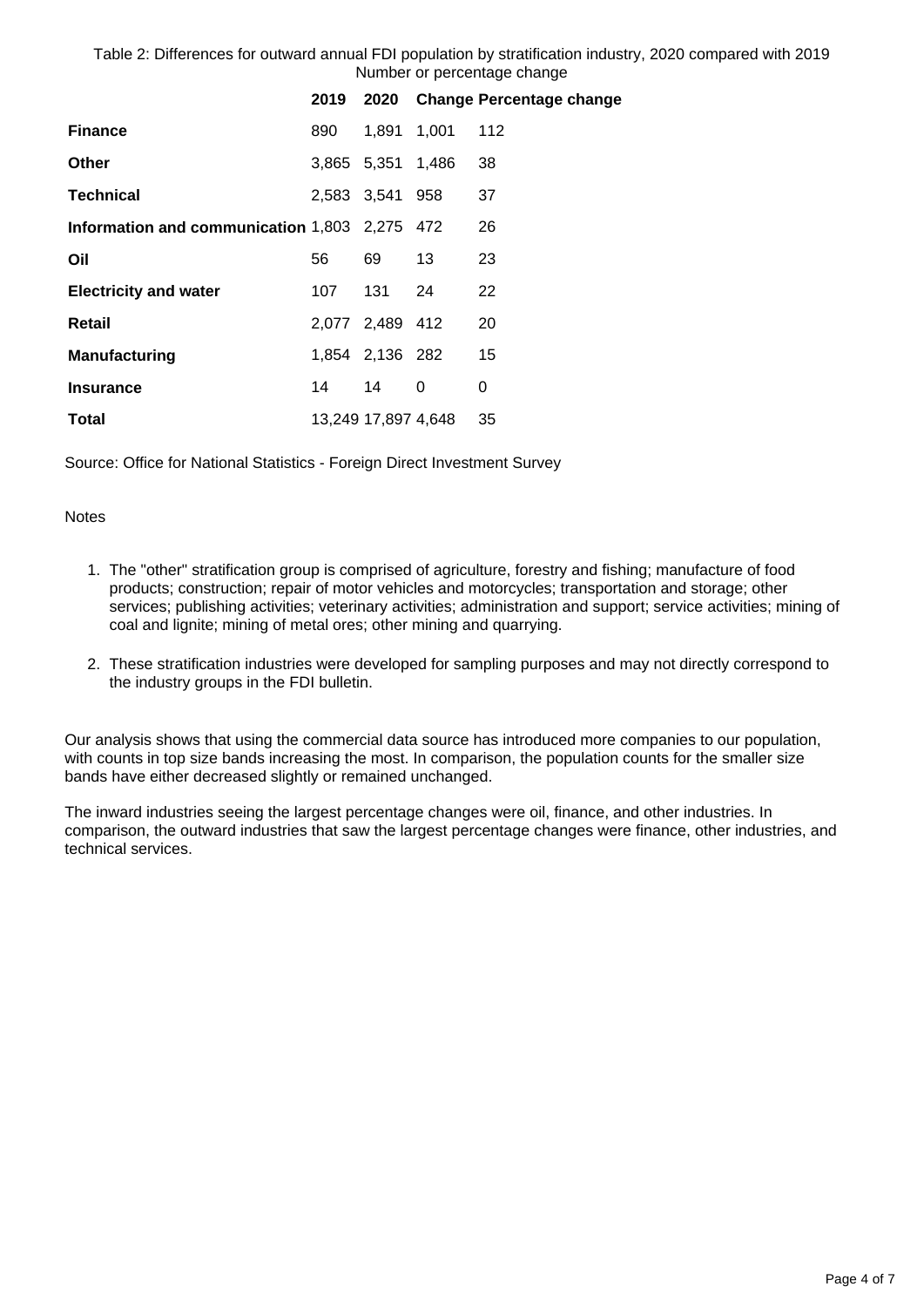## <span id="page-4-0"></span>**4 . Using shareholder funds for stratification**

The new commercial dataset also provided additional financial data, which we have used to develop our stratification methods for non-sampled companies in the population.

For both inward and outward foreign direct investment (FDI), population samples are stratified using previously returned international investment positions values (net book value) to determine which size band a company should be allocated to. Prior to 2020, where an inward FDI business was not sampled or net book value was unknown, the turnover variable sourced from the Inter-Departmental Business Register (IDBR) was used to correlate with net book value for all industry groups. For an outward FDI business, the number of foreign affiliates owned by the UK parent company are used.

Using the additional financial data available from the commercial data source, methodological studies were conducted using the correlation coefficient statistical measure to calculate the correlation between turnover and shareholder funds with net book value to stratify inward companies.

Drawing on the options highlighted within the studies, the recommendations were as follows.

For inward:

- shareholder funds to be used as a stratification variable for finance, technical, and other
- oil, manufacturing, retail, information and communication, electricity and water, and insurance to remain unchanged and to continue to use turnover to stratify non-sampled companies

These changes were implemented from reference periods Quarter 1 (Jan to Mar) 2021 and annual 2020 onwards and have improved the identification of larger companies in our population, similarly to the introduction of the new commercial dataset.

In contrast, outward FDI stratification methods for non-sampled companies have remained unchanged, with continuation of stratification of the outward population by number of affiliates. There is limited financial information, similar to shareholder funds, for foreign investments, which help us to determine the size of outward companies. The study found that the commercial data source does not have sufficient coverage of financial variables for foreign affiliates, but it did provide new information on number of foreign affiliates, which we incorporated into existing stratification methods.

## <span id="page-4-1"></span>**5 . Impact on FDI results**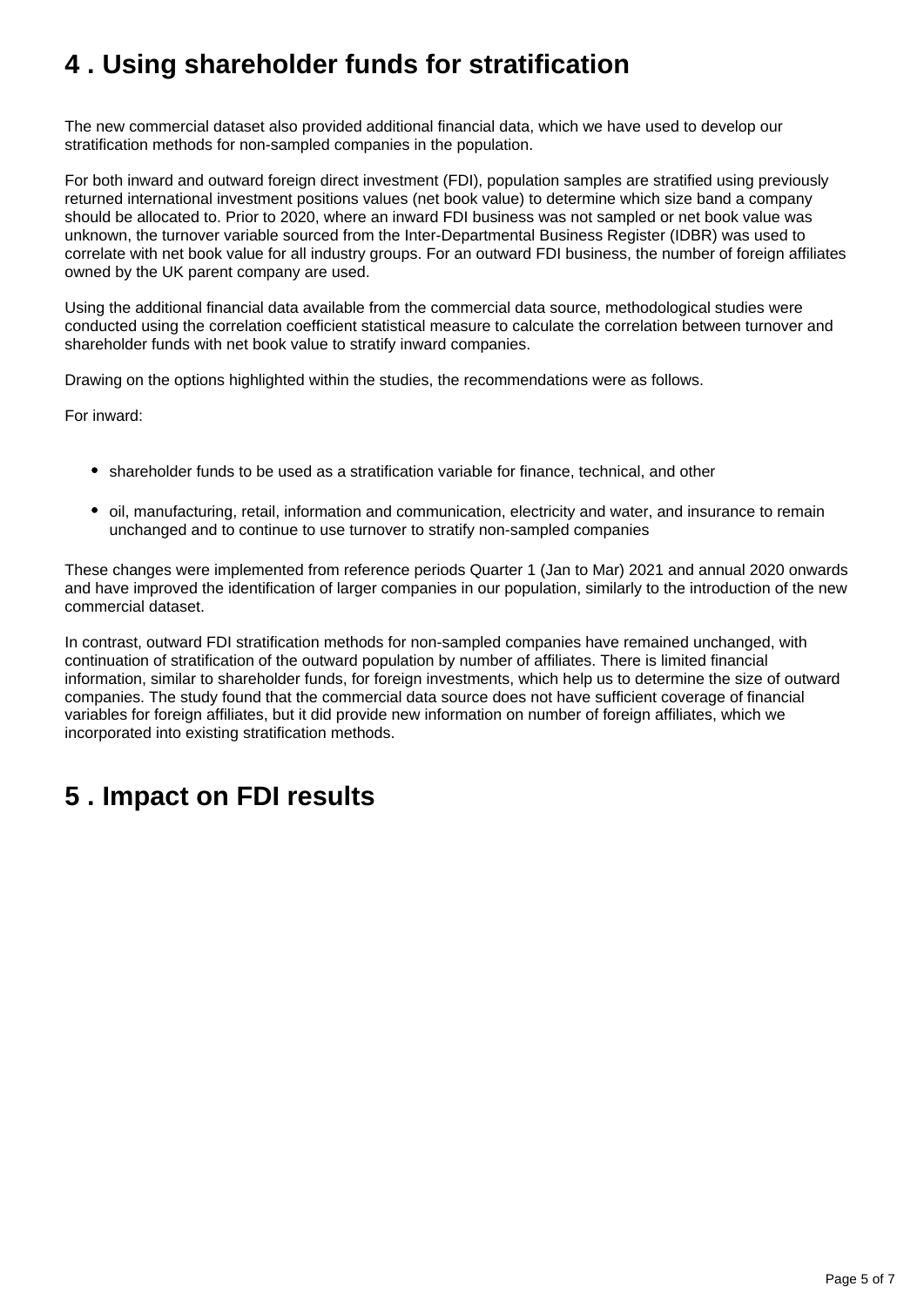### **Annual inward positions**

Annual inward positions saw a £289 billion increase (18%) in 2020 compared with 2019, from £1,640 billion to £1,929 billion. The annual change is notably larger than recent comparisons, for example, the increase between 2018 and 2019 was £67 billion (4%), from £1,572 billion to £1,640 billion.

The majority of the change (52%) between 2019 and 2020 is from an increase in the values provided in survey responses. This increase will reflect changes to the values of companies sampled previously, in addition to new companies sampled based on different stratification and new companies introduced to the population in 2020 compared with 2019. The contribution from imputation methods for non-response was 31%, while 17% was attributed to estimation methods applied to the non-sampled population.

Considering the stratification changes, the inward stratification industries where we have seen the largest movements (finance, technical, and other) were those that saw changes to the stratification method from turnover to shareholder funds. The total increase in these industries between 2019 and 2020 was £215 billion (76%). For the remaining industries, which were unaffected by the stratification changes, there was an increase of £69 billion (24%) over the same period.

Table 3: Changes to reported inward FDI by stratification industry, 2020 compared with 2019 £ million

| <b>Electricity and water</b>          | 9,278    | 4,390    |
|---------------------------------------|----------|----------|
| Information and communication -46,906 |          | $-3,980$ |
| <b>Insurance</b>                      | $-2,090$ | 4,049    |
| <b>Manufacturing</b>                  | 32,621   | 22,501   |
| Oil                                   | 11,583   | 18,866   |
| Retail                                | 3,363    | 23,658   |
| Total                                 | 7,849    | 69,483   |
| <b>Finance</b>                        | 42,613   | 119,363  |
| <b>Technical</b>                      | 9,946    | 53,481   |
| <b>Other</b>                          | 7,218    | 42,565   |
| <b>Total</b>                          | 59,777   | 215,408  |

#### **Change 2019 from 2018 Change 2020 from 2019**

Source: Office for National Statistics - Foreign Direct Investment Survey

#### **Notes**

- 1. The "other" stratification group is comprised of agriculture forestry and fishing; manufacture of food products; construction, repair of motor vehicles and motorcycles; transportation and storage; other services; publishing activities; veterinary activities; administration and support service activities; mining of coal and lignite; mining of metal ores; other mining and quarrying.
- 2. These stratification industries were developed for sampling purposes and may not correspond directly to the industry groups in the FDI bulletin.

The industries where the new stratification methods have been applied are generally a larger proportion of the inward investment position historically; stratification industries finance, technical, and other accounted for 53% in 2018 and 55% in 2019. The changes introduced in 2020 further increased this proportion to 57%.